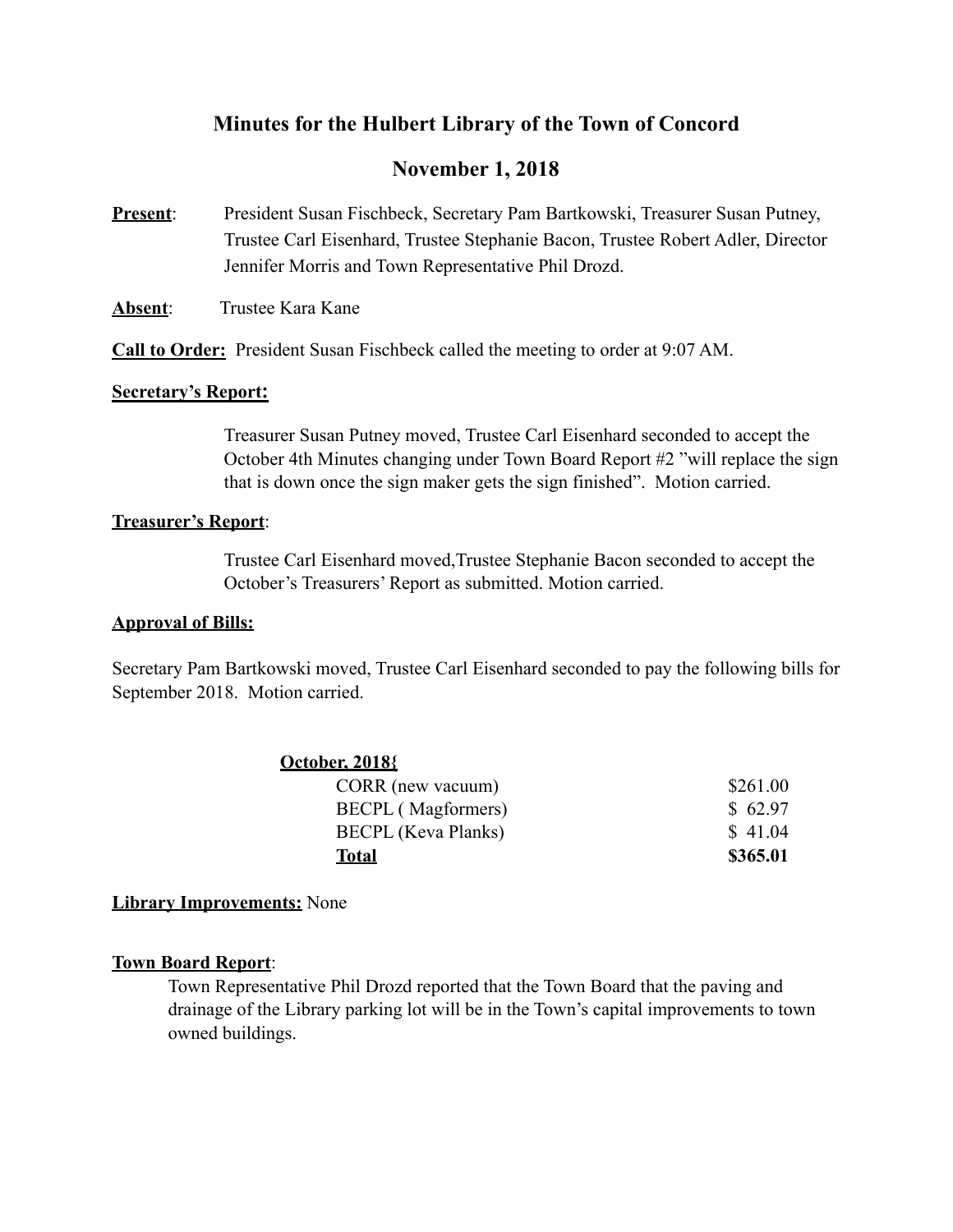#### **Correspondence**:

 A \$50, unrestricted use by the Hulbert Library, memorial donation was received from Jan Rosart in memory of Carolyn McCarthy to purchase large print books.

#### **Director's Report:**

Director Jennifer Morris informed the Board that:

- 1. She is requesting the following funds to finalize the December program:
	- (a) \$175 for a doll making workshops.
	- (b) \$152 for craft class on painting ground birdhouses.
	- (c) \$200 for Explore & More Children's Museum's Gingerbread House making program.
- 2. She would like to purchase 2 step stools for both men's and women's restrooms for small children unable to reach the sink faucet's to wash their hands. The Board agreed, but would insist that the stools be safety approved to prevent falls.
- 3. She would like to purchase an outdoor message board for program and event announcements in front of the building. The cost is approximately \$ 250.
- 4. Gerald Krezmiein has trimmed the tree which now allows the new flag to be fully raised.
- 5. Eleanor Osbourn will present the AED staff training at the library on Thursday, November 5th. at 9:30 AM.

#### **Old Business:** None

#### **New Business:**

- 1. Trustee Carl Eisenhard moved, Trustee Robert Adler seconded that the director's request for December programing of \$527 from private funds be approved. Motion carried.
- 2. Secretary Pam Bartkowski moved, Treasurer Susan Putney seconded to purchase two safety approved step stools for the two restrooms not to exceed \$350. Motion carried.
- 3. Secretary Pam Bartkowski moved, Treasurer Susan Putney seconded to purchase an outdoor plexiglass message board not to exceed \$300. Motion carried.